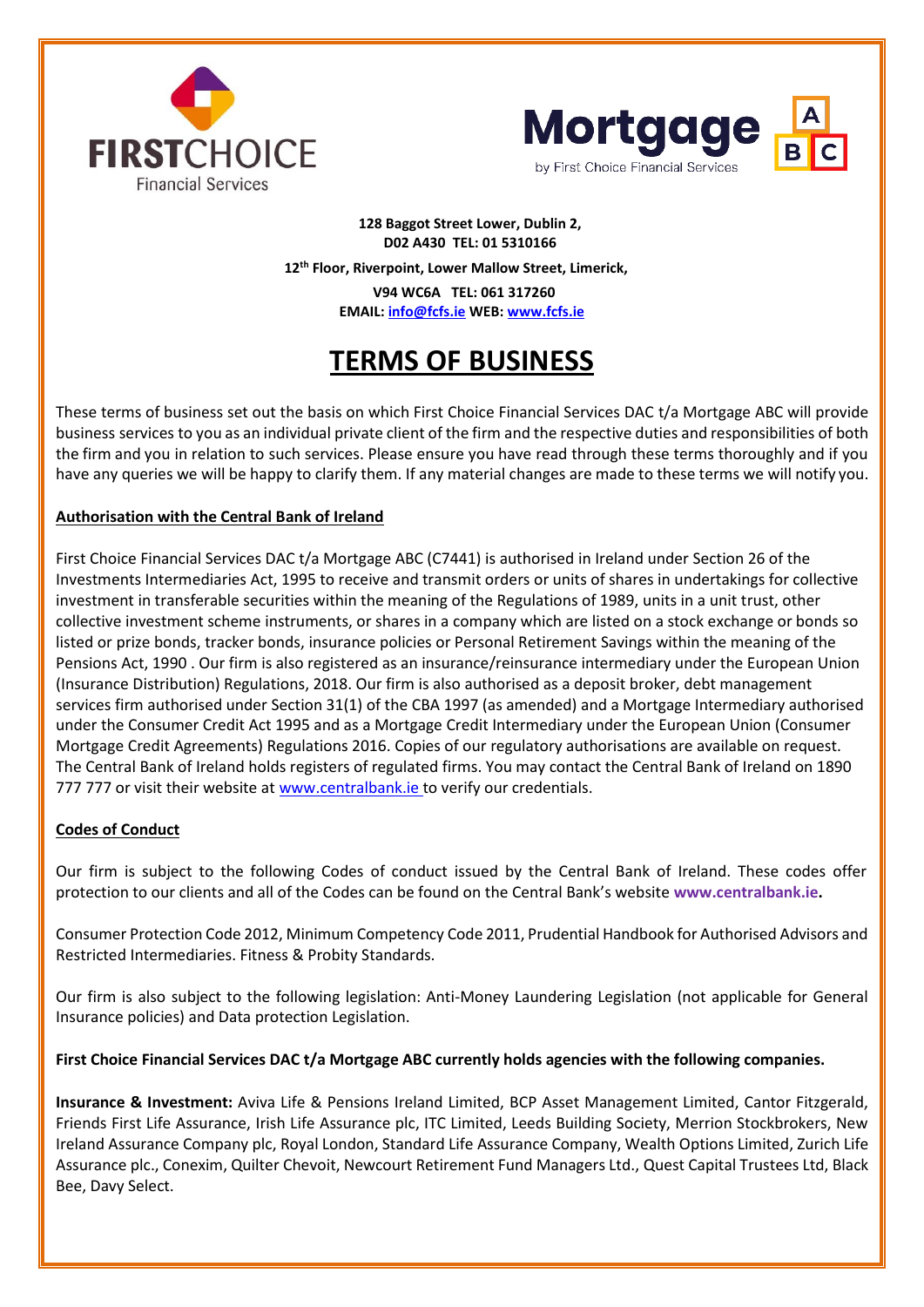#### **Description of Services**

## **Life, Investment, Deposits and Pension Services**

Our firm provides its life, investment and pension services to our clients on a fair analysis basis. "Fair analysis of the market" means that our firm provides its life, investment and pension services on the basis of a sufficiently large number of contracts and product producers available on the market to enable our firm to make a recommendation, in accordance with professional criteria, regarding which contract would be adequate to meet our clients consumer's needs. When our firm provides non-life and deposit services to clients we provide this service on a limited analysis basis meaning that our firm provides non-life and deposit services on the basis of a limited number of contracts and product producers available on the market. For deposits we hold agencies with KBC Bank Ireland plc, Permanent TSB, EBS Ltd and Investec Bank plc.

When providing advice we do not consider the adverse impacts of investment decisions on sustainability. However, where clients express a preference to invest in investment instruments that meet sustainability criteria, (commonly referred to as having environmental, social and governance "ESG" criteria) we advise on that basis.

# **Mortgages**

Our firm provides mortgages through lenders we currently hold appointments with. First Choice Financial Services DAC t/a Mortgage ABC can provide advice on and arrange mortgage products from the following ranges: fixed-rate mortgages, variable rate mortgages, capital & interest mortgages, interest only mortgages and residential investment property loans.

First Choice Financial Services DAC t/a Mortgage ABC provides mortgage advice on a fair analysis basis (providing services on the basis of a sufficiently large number of contracts and product producers available on the market to enable the firm to make a recommendation, in accordance with professional criteria, regarding which contract would be adequate to meet your needs.

We hold agencies with: Dilosk Limited, trading as ICS Mortgages and Dilosk, Haven Mortgages Ltd, Permanent TSB plc, PIBA Network Services Ltd, KBC Bank Ireland plc, IFG Investment and Mortgage Services Ltd. Pepper Finance Corporation (Ireland) Ltd, Ulster Bank.

## **Debt Management Services**

Our firm provides banking and debt management services to our clients. Should our clients wish to avail of these services, a separate Terms of Business and Terms of Engagement shall be issued to the client.

# **Remuneration Policy**

The firm may charge you a fee for services provided instead of, or in conjunction with, commission and other payments from financial institutions to which we transmit orders on your behalf. The firm currently charges such fees based on a time charge of €200 per hour. The firm will notify you in writing in advance where we propose to charge you a fee.

Our firm is remunerated by commission and other payments from product providers and lenders on the completion of business. Details of this remuneration are available on request. The firm may accept additional commissions and remuneration from such financial institutions, related to the volume of business we place with that financial institution. Commissions payable to the firm in relation to arranging certain life assurance, pension policies and PRSAs are disclosed in a Disclosure Notice provided to you at the point of sale and/or at the policy issue stage. The firm charges a recurring/trail commission on all investment and pension business, unless otherwisenegotiated.

If we receive commission from a product provider, this may be offset against the fee which we will charge you. Where the commission is greater than the fee due, the commission may become the amount payable to the firm unless an arrangement to the contrary is made.

It is the firm's business practice to charge a fee to process a mortgage application in the amount of €500. The firm may also receive commission from the mortgage provider. We do not charge a fee for Switcher mortgages.

If you have been referred to **First Choice Financial Services DAC** t**/a Mortgage ABC** by an entity authorised to provide financial services in the State, we may pay a fee to that entity for that referral.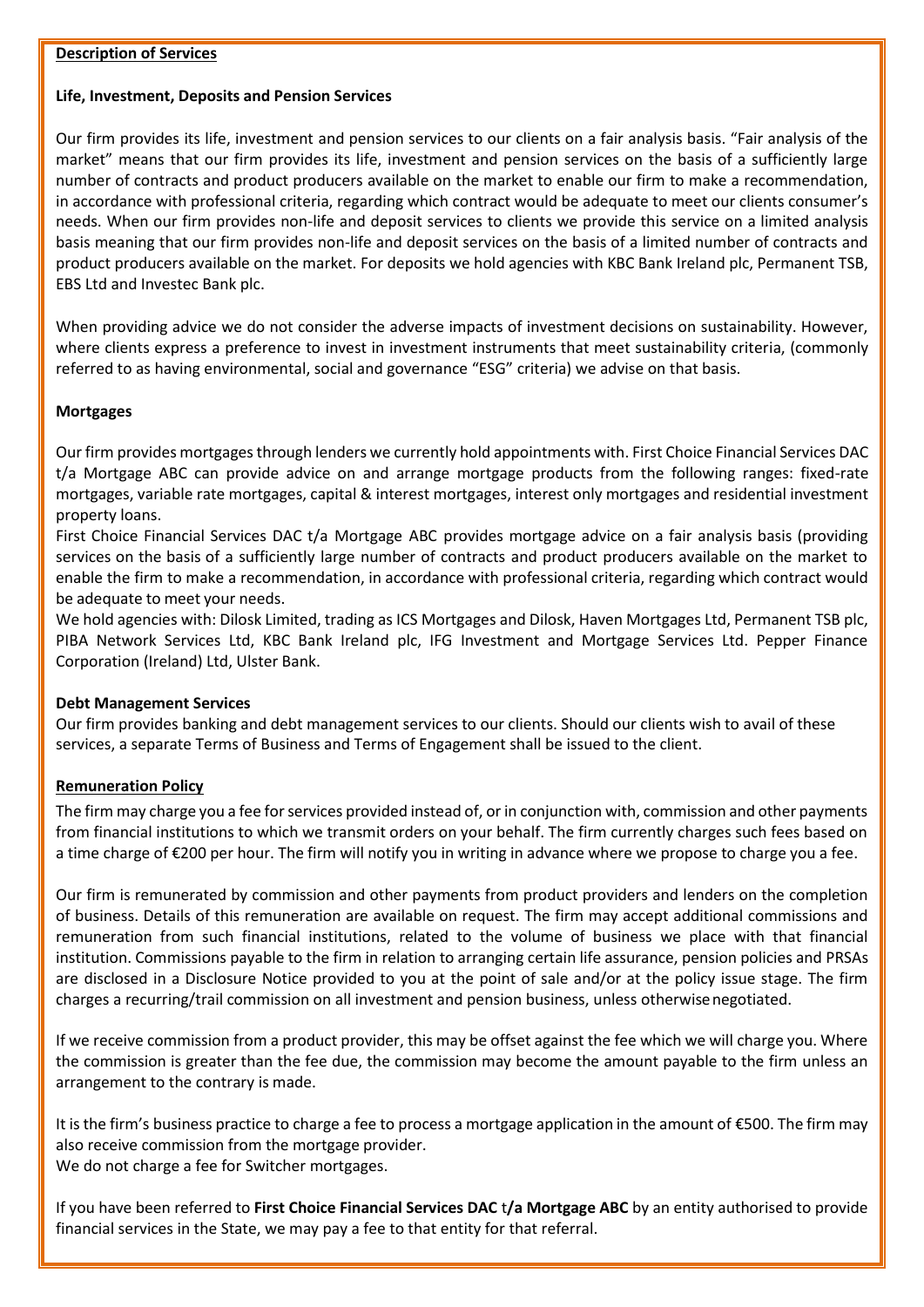With your consent, **First Choice Financial Services DAC** t**/a Mortgage ABC** may refer you to other entities regulated to provide financial services in the State. First Choice Financial Services DAC t/a Mortgage ABC may receive remuneration in return for such referrals.

# **Mortgages**

We may receive up to 1% of the loan drawdown for arranging mortgage finance. This commission is paid by the mortgage lender. The actual amount of commission will be disclosed at a later stage in the ESIS (European Standardised Information Sheet) which will be forwarded to you. Information on the variation in levels of commission payable by the different creditors providing credit agreements being offered are available onrequest.

We charge a fee of €500 prior to submitting a mortgage application, this fee is non-refundable. This is not in any way an indication of mortgage/loan approval. Our fee will be notified to the lender who will include this fee into the calculation of the APRC (Annual Percentage Rate Charge).

Please note that lenders may charge specific fees in certain circumstances and if this applies, these fees will be specified in your Loan Offer. You have the right to pay a fee separately and not include it in the loan. Typically, this situation arises in relation to specialist lending.

# **Regular Reviews**

It is in your best interest that you review, on a regular basis, the products which we have arranged for you. As your circumstances change, your needs will change. You must advise us of those changes and request a review of the relevant policy so that we can ensure that you are provided with up to date advice and products best suited to your needs. Failure to contact us in relation to changes in your circumstances or failure to request a review may result in you having insufficient insurance cover and/or inappropriate investments.

# **Conflict of Interest**

It is the policy of **First Choice Financial Services DAC t/a Mortgage ABC** to endeavor to avoid, as far as possible, any conflict of interest when providing services to its clients. However, where an unavoidable conflict may arise we will advise you of this in writing before proceeding to provide any service. If you have not been advised on any such conflict you are entitled to assume that none arises.

## **Default On Payments By Clients**

**First Choice Financial Services DAC t/a Mortgage ABC** will, if necessary, exercise its legal rights to receive any payments due to it, from clients for services provided by it and to be reimbursed for any value obtained by it for clients arising from payments to it by clients which subsequently default.

Product producers may withdraw benefits or coverin the event of default on payments due under policies of insurance or other products arranged for you. We would refer you to policy documents or product terms for the details of such provisions.

Mortgage lenders may seek early repayment of a loan and interest if you default on your repayments. Your home is at risk if you do not maintain your agreed repayments.

## **Complaints Procedure**

You can make a verbal or written complaint to us about any service, which is covered by these Terms of Business, provided by **First Choice Financial Services DAC t/a Mortgage ABC** to you. Such complaints can be referred to Mr Barry White, the Compliance Officer of our firm, who will also be your contact point in relation to the ongoing investigation of your complaint.

We will:

acknowledge your complaint in writing, within 5 business days of receipt of the complaint.